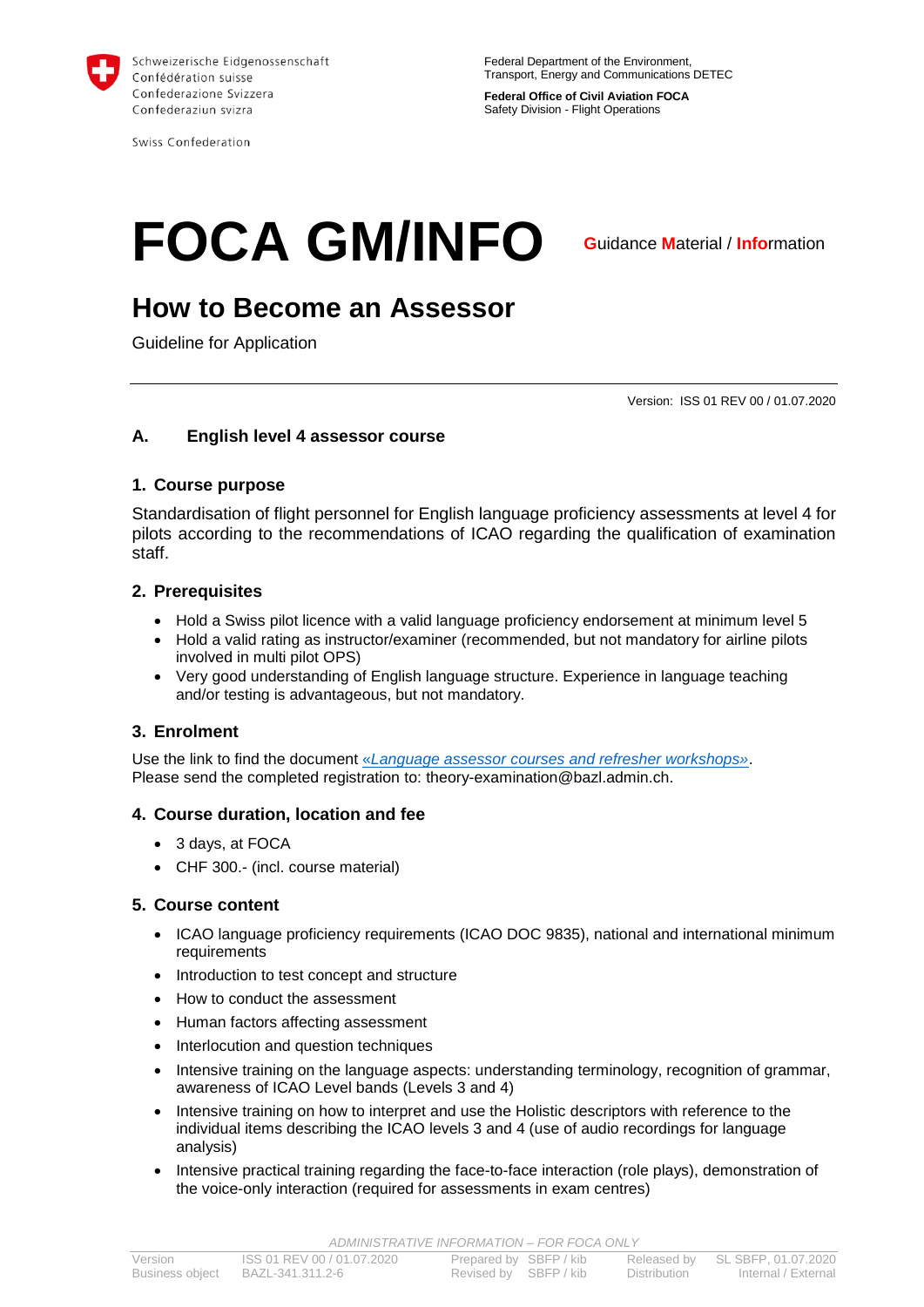- On day 1 and day 2 the participant will be assessed informally for background information only. Trainers may use this information to give feedback to participants at the end of day 2.
- The participant will be assessed on day 3 on all aspects of their performance during two practical exercises.

#### **6. Preparation for the course**

- Our GM/INFO (Handbook for English language assessors) provides basic support to the language assessors in the preparation and completion of language proficiency checks. It is intended to ensure that all parties involved have clarity about the process before, during and after an English language proficiency check.
- This GM/INFO was created on the basis of the requirements for obtaining licenses and certificates described in Part-FCL and contains supporting regulatory information.

# **B. English level 5/6 assessors course**

#### **1. Course purpose**

Standardisation of flight personnel for English language proficiency assessments at levels 5 and 6 for pilots according to the recommendations of ICAO regarding the qualification of examination-staff. Assessors are working in behalf of FOCA in an exam center.

#### **2. Prerequisites**

- Holder of a language assessor authorisation issued by FOCA
- Holder of a valid English language proficiency endorsement level 6
- Very good understanding of English language structure.

#### **3. Enrolment**

Use the link to find the document «*[Language assessor courses and refresher workshops»](https://www.bazl.admin.ch/bazl/en/home/specialists/training-and-licences/examiners-for-pilot-examinations.html)*. Please send the completed registration to: theory-examination@bazl.admin.ch.

#### **4. Course duration, location and fee**

- 2 days at FOCA, plus 1 practical training day in a FOCA language proficiency exam centre (level 4/5/6 exam session)
- CHF 200.- (incl. course material)

#### **5. Course content**

- Introduction to high level test concept and structure
- How to conduct the high level assessment
- Refresher of interlocution and question techniques
- Intensive training on the language aspects: understanding terminology, recognition of grammar, awareness of ICAO Level bands (Levels 4, 5 and 6)
- Intensive training on how to interpret and use the Holistic Descriptors with reference to the individual items describing the ICAO levels 4, 5 and 6 (use of audio recordings for language analysis)
- Intensive practical training regarding the voice-only and the face-to-face interaction (role plays)

During the course, participants will be assessed with regard to their attitude as a language assessor (competence in the conduct of an oral examination and the language analysis in accordance with the ICAO holistic descriptors and rating scale) for English language proficiency levels 5 and 6, in view of assessing higher levels at specific FOCA exam centres.